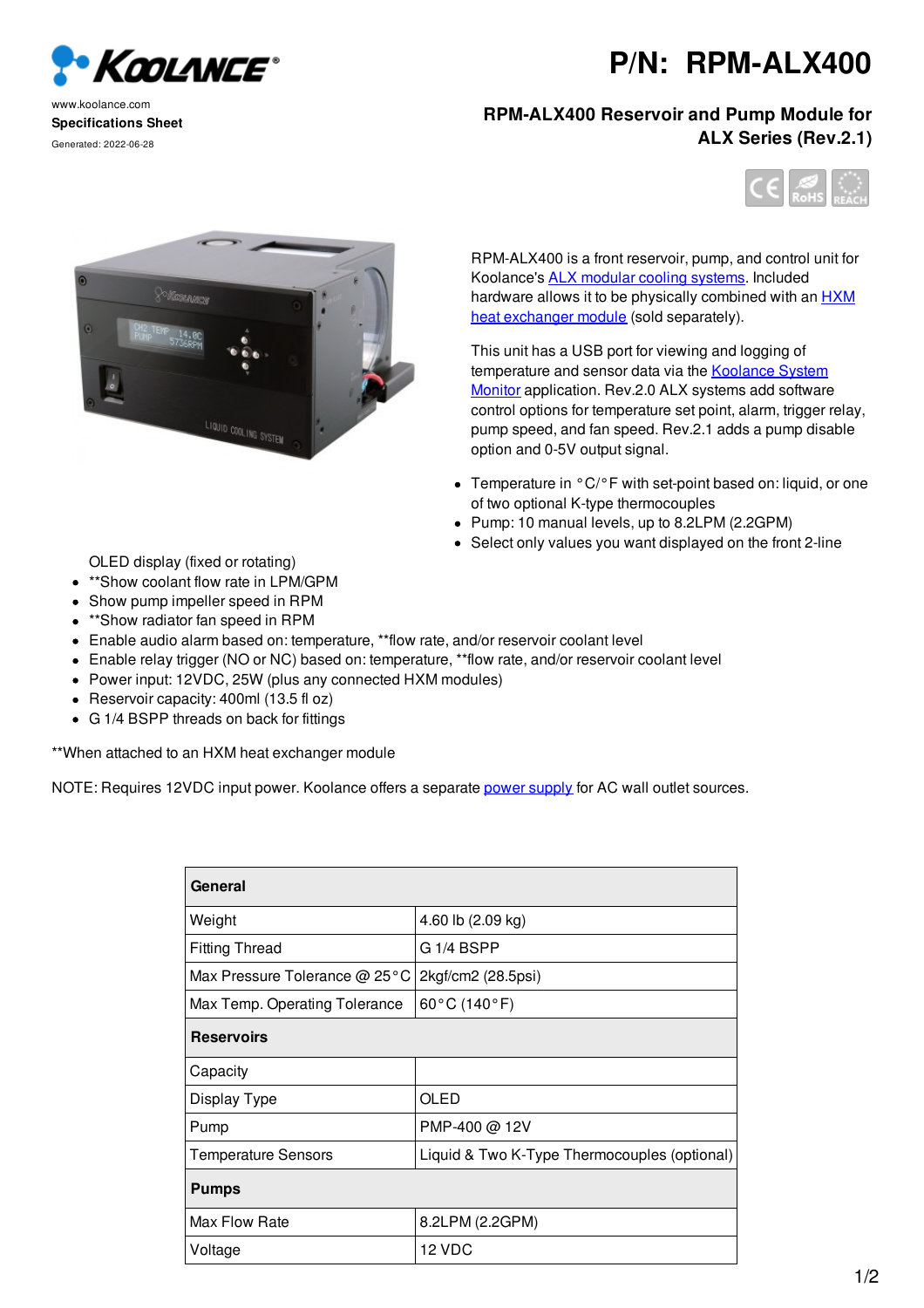**General**